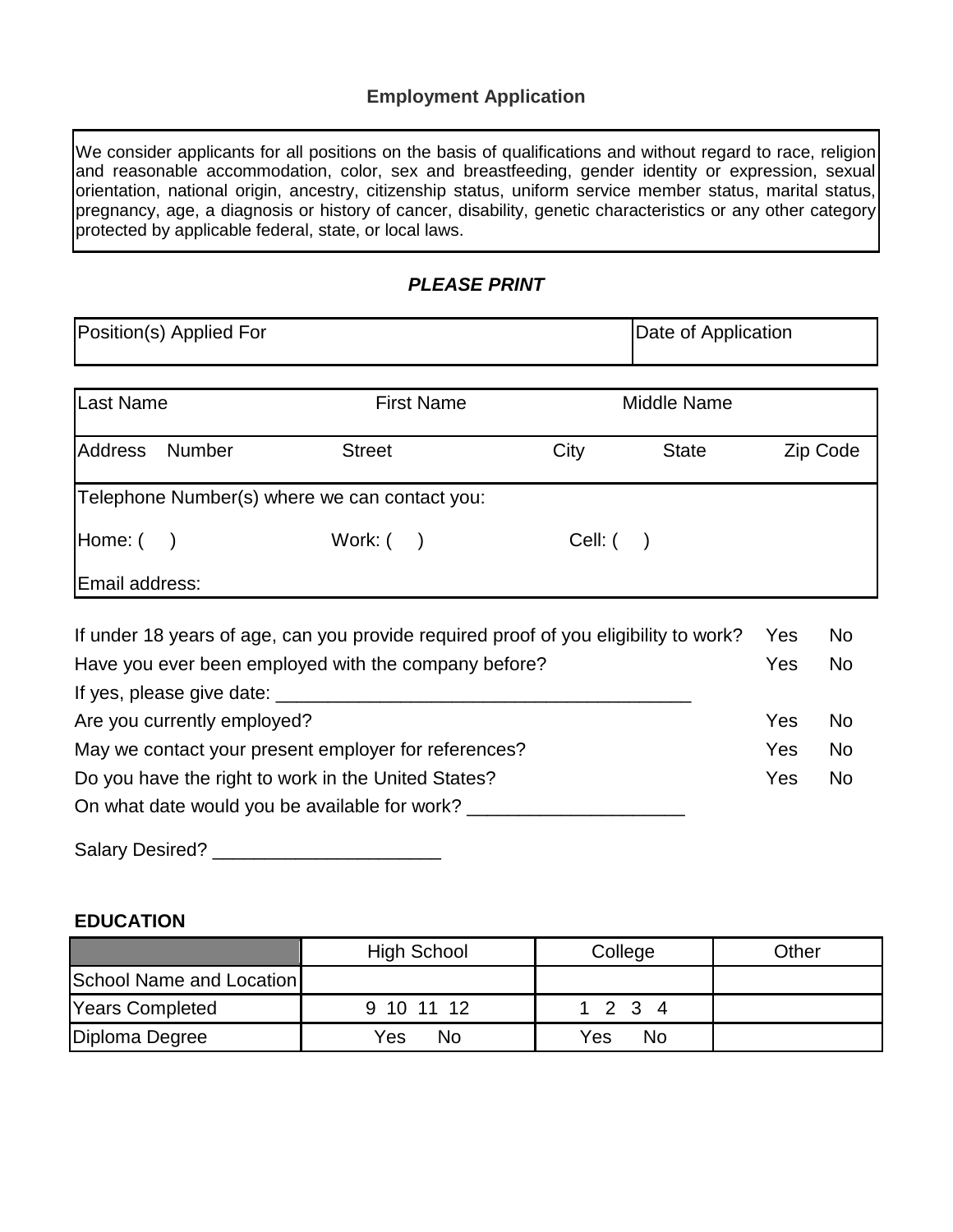## **References**

| Give name, address, and telephone number of three business references who are not related to<br>you. |  |
|------------------------------------------------------------------------------------------------------|--|
|                                                                                                      |  |
| l2                                                                                                   |  |
| 13                                                                                                   |  |

# **Employment Experience**

Start with your present or most recent position.

| 1. Employer         | Dates Employed |                | <b>Work Performed</b> |
|---------------------|----------------|----------------|-----------------------|
| <b>Address</b>      | From           | To             |                       |
|                     |                |                |                       |
| Telephone Number(s) |                |                |                       |
| Job Title           |                |                |                       |
| Supervisor          |                |                |                       |
| Reason for Leaving  |                |                |                       |
| 2. Employer         |                | Dates Employed | <b>Work Performed</b> |
| Address             | From           | To             |                       |
|                     |                |                |                       |
| Telephone Number(s) |                |                |                       |
| Job Title           |                |                |                       |
| Supervisor          |                |                |                       |
| Reason for Leaving  |                |                |                       |